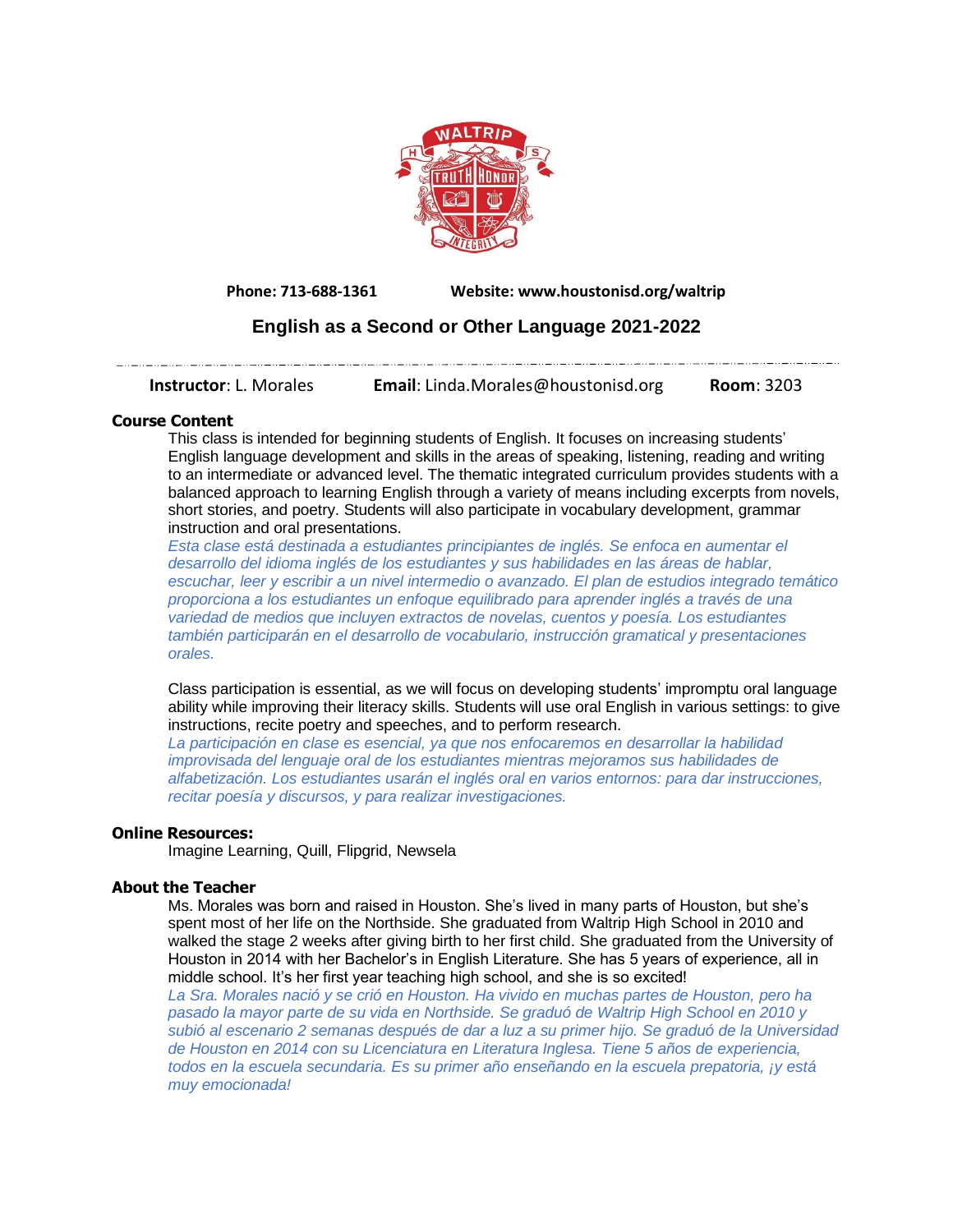## **Grading Scale**

Throughout the semester, students will demonstrate their mastery of grammar concepts and language skills through both formal and informal assessments, projects and oral presentations. Grading will be based on assessments, class assignments, quizzes, tests, presentations and writing assignments. Students will receive detailed rubrics when they begin assignments, so they are well-aware of the objectives.

*A lo largo del semestre, los estudiantes demostrarán su dominio de los conceptos gramaticales y habilidades lingüísticas a través de evaluaciones formales e informales, proyectos y presentaciones orales. La calificación se basará en evaluaciones, asignaciones de clase, cuestionarios, pruebas, presentaciones y asignaciones de escritura. Los estudiantes recibirán rúbricas detalladas cuando comiencen las tareas, por lo que están al tanto de los objetivos.*

A: 90-100 %

- B: 80-90 %
- C: 75-79 %
- D: 70-74 %
- F: 69-below

# **ELP Content Standards Addressed:**

- 1. Use an emerging set of strategies to identify the main topic and recall key details in oral communication and simple written texts.
- 2. Participate in conversational and written exchanges on familiar topics and text, presenting information and ideas and responding to simple questions.
- 3. Deliver short oral presentations and complex written narrative or informational texts about familiar texts, topics, experiences or events.
- 4. Identify the main argument of a text and offer a reason the author or speaker gives to support the argument.
- 5. Use grammar concepts such as nouns, pronouns, prepositions, adjectives, adverbs, conjunctions and prepositional phrases to produce compound sentences.
- 1. Utilizar un conjunto de estrategias emergentes para identificar el tema principal y recordar detalles clave en la comunicación oral y textos escritos simples.
- 2. Participe en intercambios conversacionales y escritos sobre temas y textos familiares, presentando información e ideas y respondiendo a preguntas sencillas.
- 3. Realice presentaciones orales breves y textos narrativos o informativos escritos complejos sobre textos, temas, experiencias o eventos familiares.
- 4. Identifica el argumento principal de un texto y ofrece una razón que el autor u orador da para apoyar el argumento.
- 5. Utilice conceptos gramaticales como sustantivos, pronombres, preposiciones, adjetivos, adverbios, conjunciones y frases preposicionales para producir oraciones compuestas.

#### **Attendance and Participation**

Participation in class will be necessary to complete assignments in our English class. Students are responsible for getting work and assignments they may have missed in class while absent. *La participación en la clase será necesaria para completar las tareas en nuestra clase de inglés. Los estudiantes son responsables de obtener el trabajo y las asignaciones que puedan haber perdido en clase mientras estaban ausentes.*

#### **Technology Requirements**

In this course, we will use the HUB for posting announcements and completing work.

#### **Daily Required Materials**

1. Laptop 2. Composition Book 3. Pen or Pencil